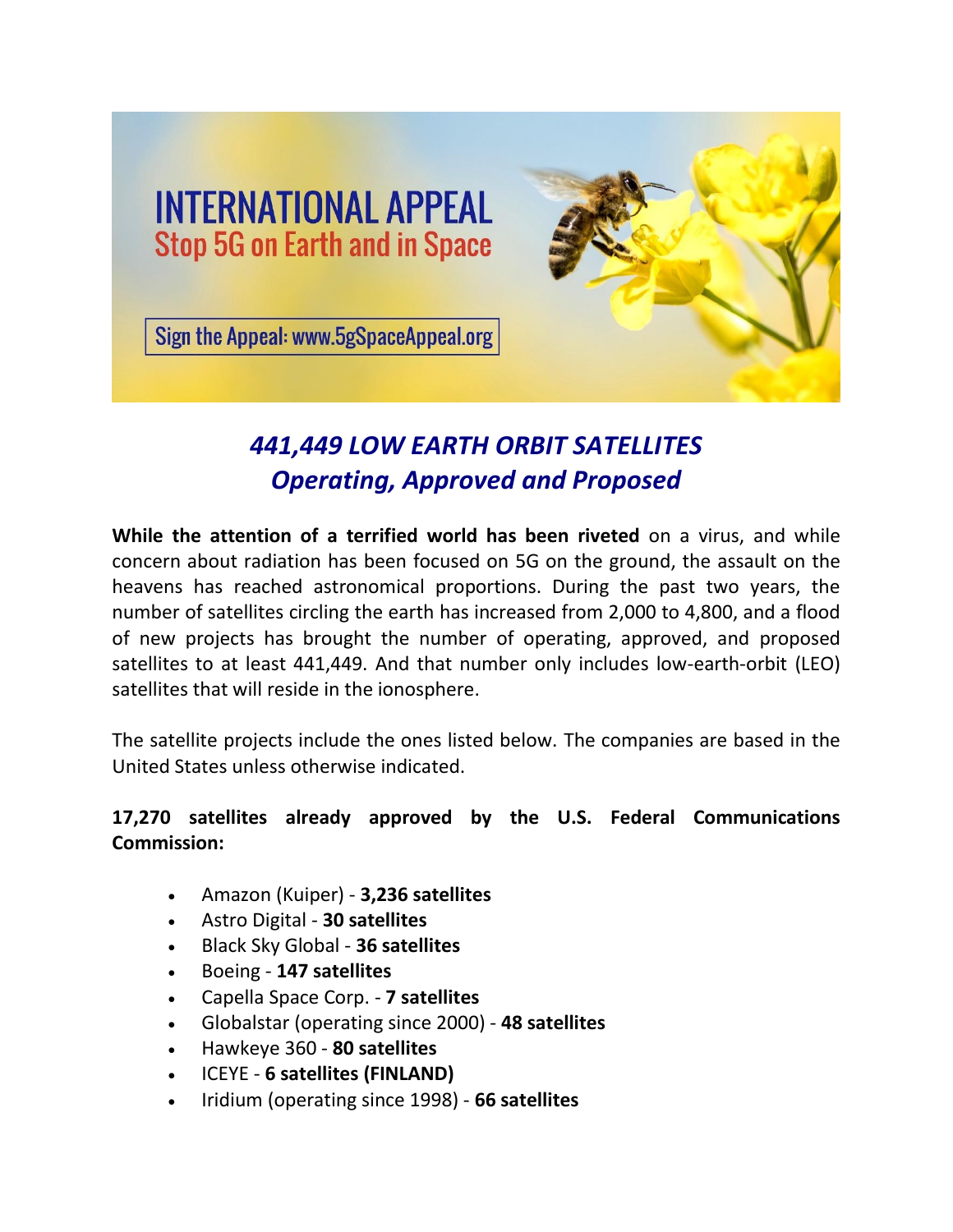- Kepler Communications **140 satellites** (**CANADA)**
- Loft Orbital **11 satellites**
- OneWeb **720 satellites (UNITED KINGDOM)**
- Planet Labs (operating) **200 satellites**
- R2 Space, LLC **8 satellites**
- Spire Global **175 satellites**
- SpaceX **11,943 satellites**
- Swarm **150 satellites**
- Telesat **117 satellites (CANADA)**
- Theia Holdings **120 satellites**
- Umbra Lab **6 satellites**
- Viasat **24 satellites**

#### **Applications for 65,912 satellites pending before the FCC:**

- Amazon (Kuiper) **4,538 additional satellites**
- AST & Science **243 satellites**
- Astra Space **13,620 satellites**
- Boeing **5,789 additional satellites**
- Black Sky Global **14 additional satellites**
- Fleet Space Technologies **40 satellites (AUSTRALIA)**
- Hughes Network Systems **1,440 satellites**
- Inmarsat **198 satellites (UNITED KINGDOM)**
- Kepler Communications two additional constellations of **360 satellites** and **212 satellites (CANADA)**
- Lynk Global **10 satellites (HONG KONG)**
- Maxar Technologies **12 satellites**
- New Spectrum **30 satellites (CANADA)**
- OneWeb **6,368 additional satellites (UNITED KINGDOM)**
- Orbital Sidekick **6 satellites**
- SN Space Systems **1,190 satellites (UNITED KINGDOM)**
- SpaceX **30,000 additional satellites**
- Telesat **1,554 additional satellites** (**CANADA)**
- Terra Bella **24 satellites** (15 already operating)
- Viasat **264 additional satellites**

#### **Constellations totaling 14,892 satellites announced by governments:**

• Guowang - **12,992 satellites (CHINA)**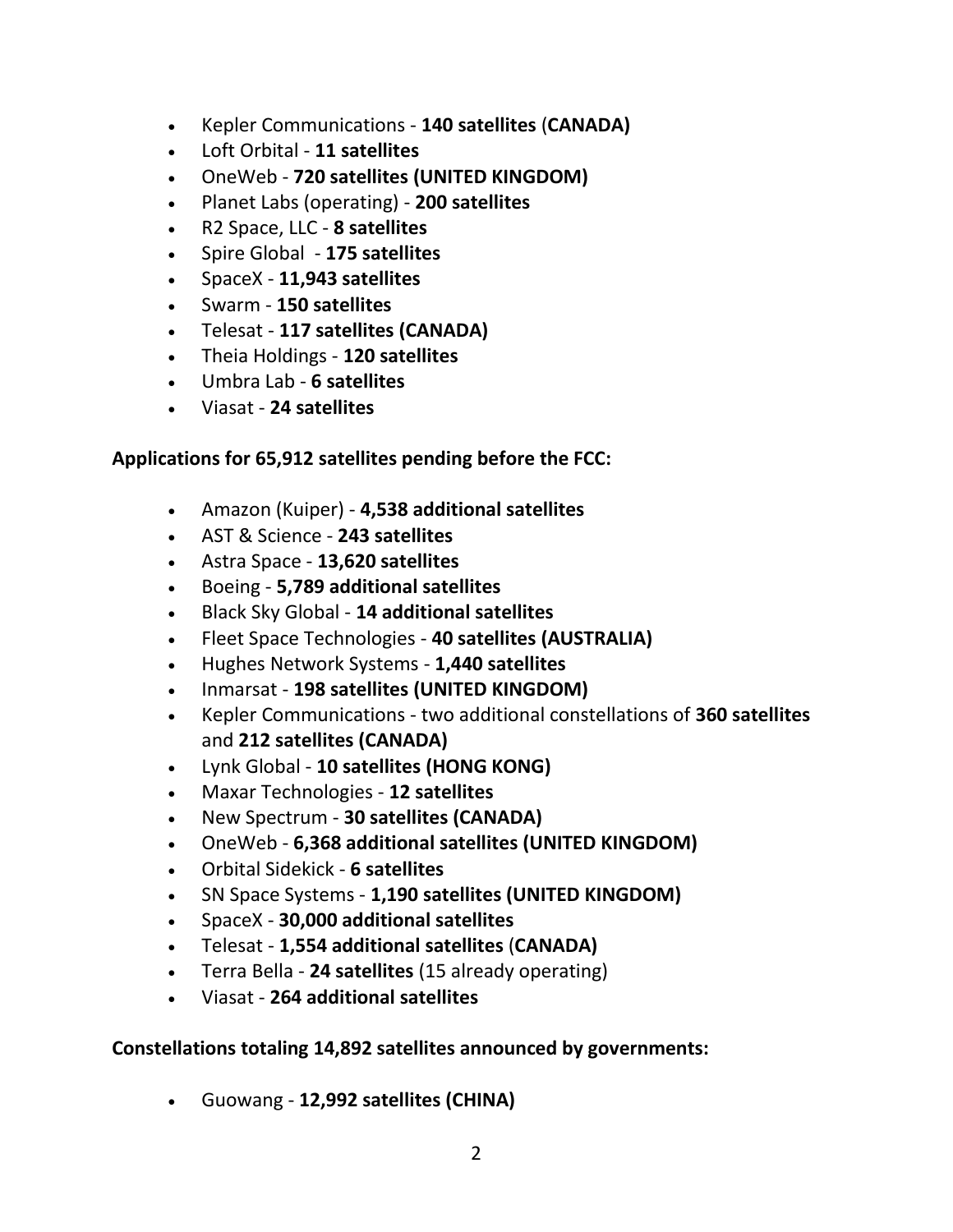- Roscosmos **264 satellites named Marathon (RUSSIA)**
- Roscosmos **640 satellites named Sfera (RUSSIA)**
- Defense Advanced Research Projects Agency **20 satellites (U.S. MILITARY)**
- Space Development Agency **500 satellites (U.S. MILITARY)**
- UN:IO **400 satellites (EUROPEAN COMMISSION)**
- Yaogan **76 satellites** (already operating) **(CHINESE MILITARY)**

**Other LEO constellations planned by U.S. and foreign companies, totaling more than 16,055 satellites:**

- 4pi Lab **16 satellites (CANADA)**
- ADA Space **192 satellites (CHINA)**
- Aerospacelab **two constellations** (unknown number of satellites) **(BELGIUM)**
- Aistech **20 satellites (SPAIN)**
- Albedo Space **24 satellites**
- Alpha Insights unknown number **(CANADA)**
- Analytical Space **36 satellites (**under contract with **U.S. SPACE FORCE)**
- Apogee Networks **18 satellites (NEW ZEALAND)**
- Astrocast **100 satellites (SWITZERLAND)**
- Astrome **198 satellites (INDIA)**
- Aurora Insight **12 satellites**
- Avant Space **30 satellites (RUSSIA)** *equipped with lasers to serve as a billboard in space to display advertisements*
- Axelspace **50 satellites (JAPAN)**
- BeetleSat **80 satellites (ISRAEL)**
- Canon **100 satellites (JAPAN)**
- Capella Space Corp. **29 additional satellites**
- Carbon Mapper **20 satellites**
- Care Weather **50 satellites**
- Chang Guang **138 satellites (CHINA)**
- China Aerospace Science and Industry Corporation **80 satellites (CHINA)**
- Climavision **50 satellites**
- Commsat **72 satellites** (8 already operating) **(CHINA)**
- ConstellR **30 satellites (GERMANY)**
- Curvalux **240 satellites (UNITED KINGDOM)**
- Earth Observant **30 satellites**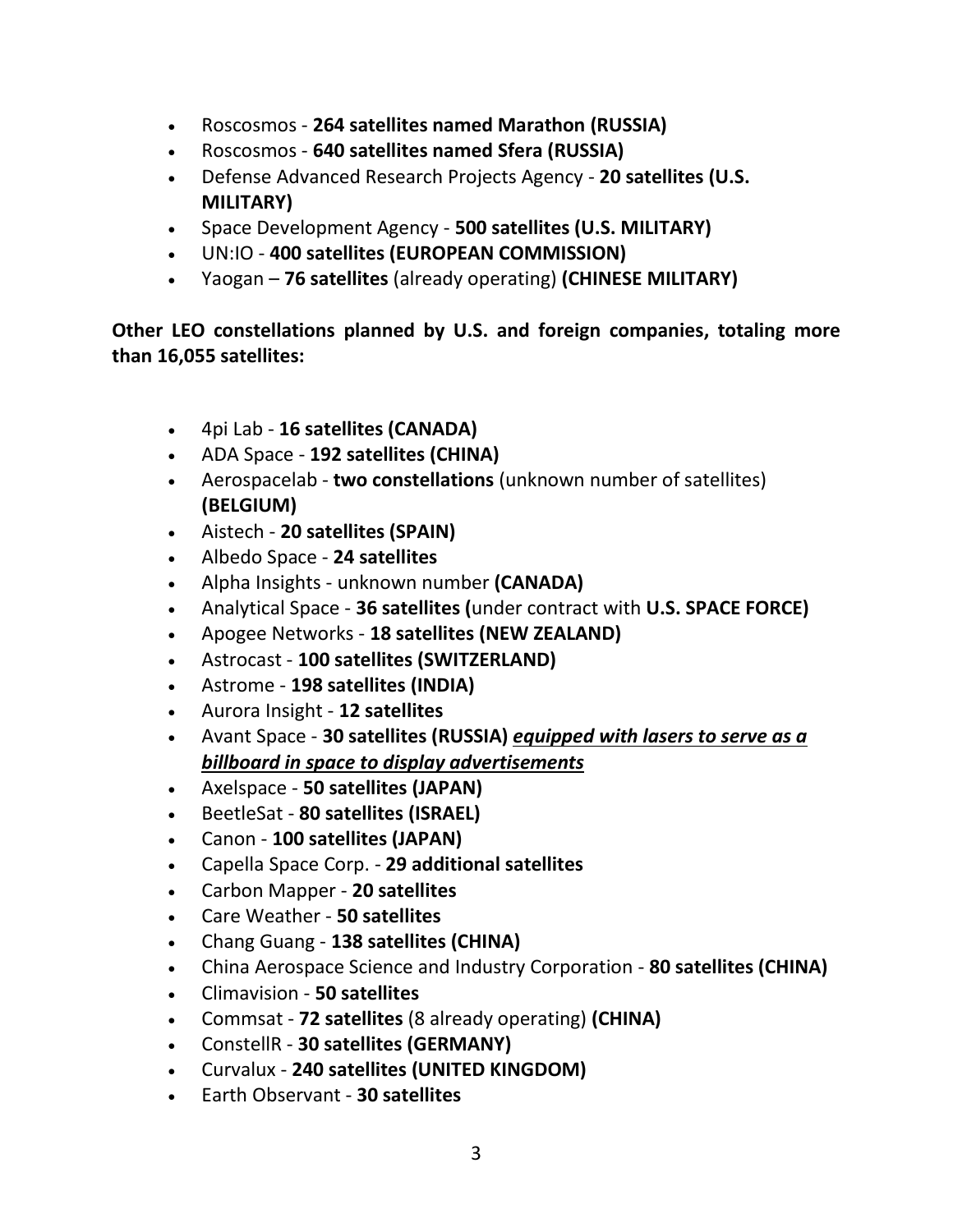- EarthDaily Analytics **6 satellites (CANADA)**
- Earth-i **15 satellites (UNITED KINGDOM)**
- EchoStar **30 satellites (CANADA)**
- Elecnor Deimos unknown number **(SPAIN)**
- EOSAgriSat **12 satellites**
- Eutelsat **25 satellites (FRANCE)**
- ExactEarth (operating) **68 satellites (CANADA)**
- Fleet Space **60 additional satellites (AUSTRALIA)**
- Future Navigation **120 satellites (CHINA)**
- GalaxEye **15 satellites (INDIA)**
- Galaxy Space **1,000 satellites (CHINA)**
- Geely unknown number **(CHINA)**
- GeoOptics **50 satellites**
- GHG Sat **10 satellites (CANADA)**
- GP Advanced Projects **9 satellites (ITALY)**
- Guodian Gauke **38 satellites (CHINA)**
- Hanwha Systems **2,000 satellites (SOUTH KOREA)**
- HEAD Aerospace **48 satellites (CHINA)**
- Hera Systems **50 satellites**
- Horizon Technologies **13 satellites (UNITED KINGDOM)**
- Hydrosat **16 satellites**
- Hypersat **6 satellites**
- ICEYE has already launched 14 satellites and plans 18, for **12 more satellites than have been approved by the FCC (FINLAND)**
- Innova Space **100 satellites (ARGENTINA)**
- iQPS **36 satellites (JAPAN)**
- Kinéis **25 satellites (FRANCE)**
- KLEO **300 satellites - (GERMANY)**
- Kleos Space **80 satellites (LUXEMBOURG)**
- Lacuna Space **240 satellites (UNITED KINGDOM)**
- Launchspace **124 satellites**
- LunaSonde unknown number **(UNITED KINGDOM)**
- Lynk Global **4,990 additional satellites (HONG KONG)**
- LyteLoop **6 satellites**
- MDA unknown number
- Mission Space unknown number **(LATVIA)**
- Modularity Space **150 satellites**
- Muon Space unknown number
- Myriota **50 satellites (AUSTRALIA)**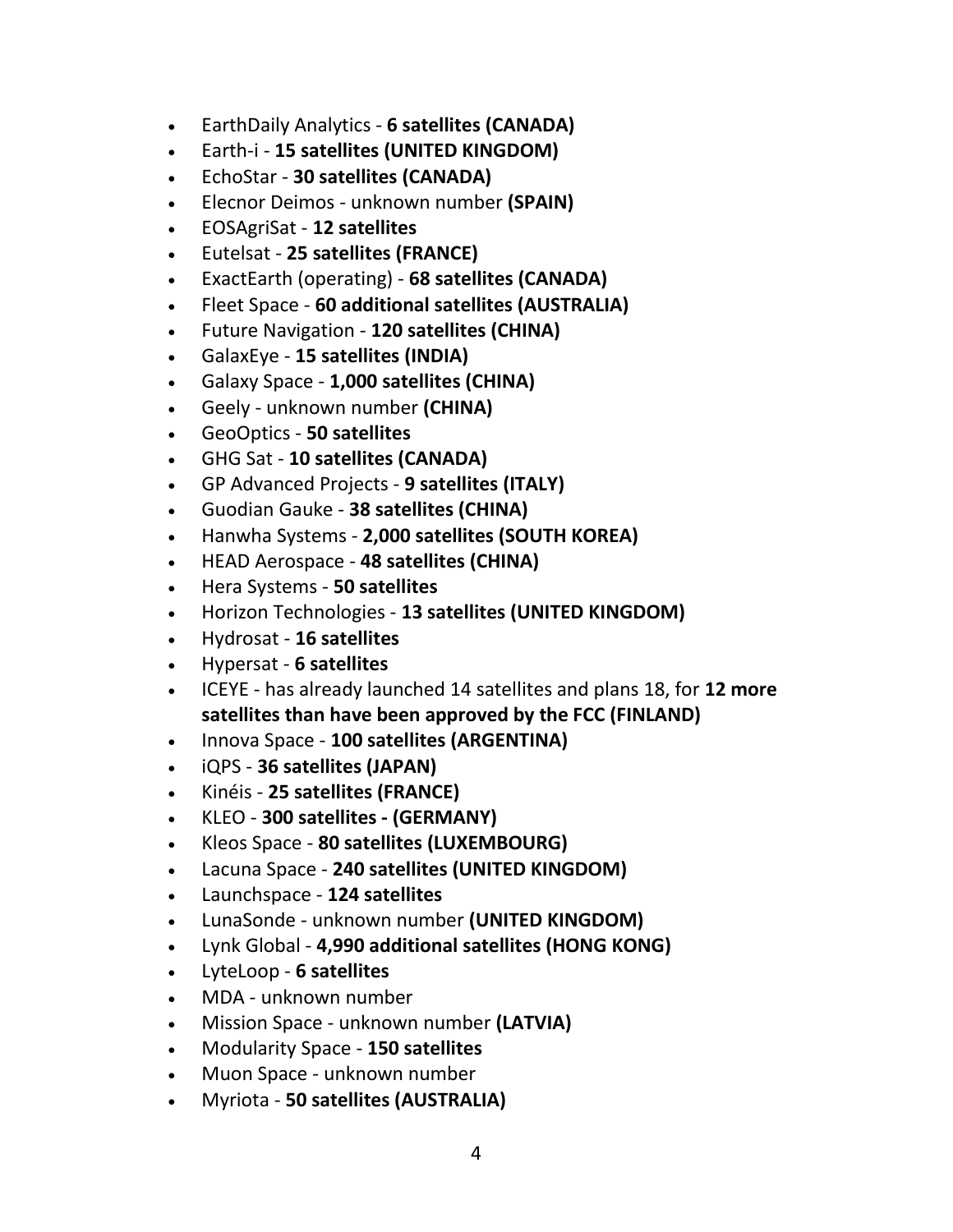- NanoAvionics **72 satellites (LITHUANIA)**
- Ningxia **10 satellites (CHINA)**
- NorthStar **52 satellites (CANADA)**
- OHB Italia **20 satellites (ITALY)**
- Omnispace **200 satellites**
- OQ Technology **60 satellites (LUXEMBOURG)**
- Orbital Micro Systems **40 satellites**
- OroraTech **100 satellites (GERMANY)**
- PION Labs unknown number **(BRAZIL)**
- PIXXEL **36 satellites (INDIA)**
- PlanetIQ **20 satellites**
- PredaSAR **48 satellites**
- Prométhée unknown number **(FRANCE)**
- QEYNet unknown number **(CANADA)**
- QianSheng **20 satellites (CHINA)**
- Reaktor Space Lab **36 satellites (FINLAND)**
- Rocket Lab **"Mega-constellation" of unknown number (NEW ZEALAND)**
- Rogue Space Systems **40 satellites**
- Rovial unknown number **(FRANCE)**
- Saab **100 satellites (SWEDEN)**
- SaraniaSat unknown number
- Sateliot **100 satellites (SPAIN)**
- Satellogic **90 satellites (ARGENTINA)**
- SatRevolution **1500 satellites (POLAND)**
- Scanworld **10 satellites (BELGIUM)**
- Scepter and ExxonMobil **24 satellites**
- SCOUT unknown number
- Shanghai Lizheng **90 satellites (CHINA)**
- Skykraft **210 satellites (AUSTRALIA)**
- Space JLTZ **200 satellites (MEXICO)**
- Space Union **32 satellites (LITHUANIA)**
- SpaceBelt **12 satellites**
- SpaceFab unknown number
- Spacety **56 satellites (CHINA)**
- Stara Space **120 satellites**
- Startical **200 satellites (SPAIN)**
- Sternula **50 satellites (DENMARK)**
- Synspective **30 satellites (JAPAN)**
- Telnet **30 satellites (TUNISIA)**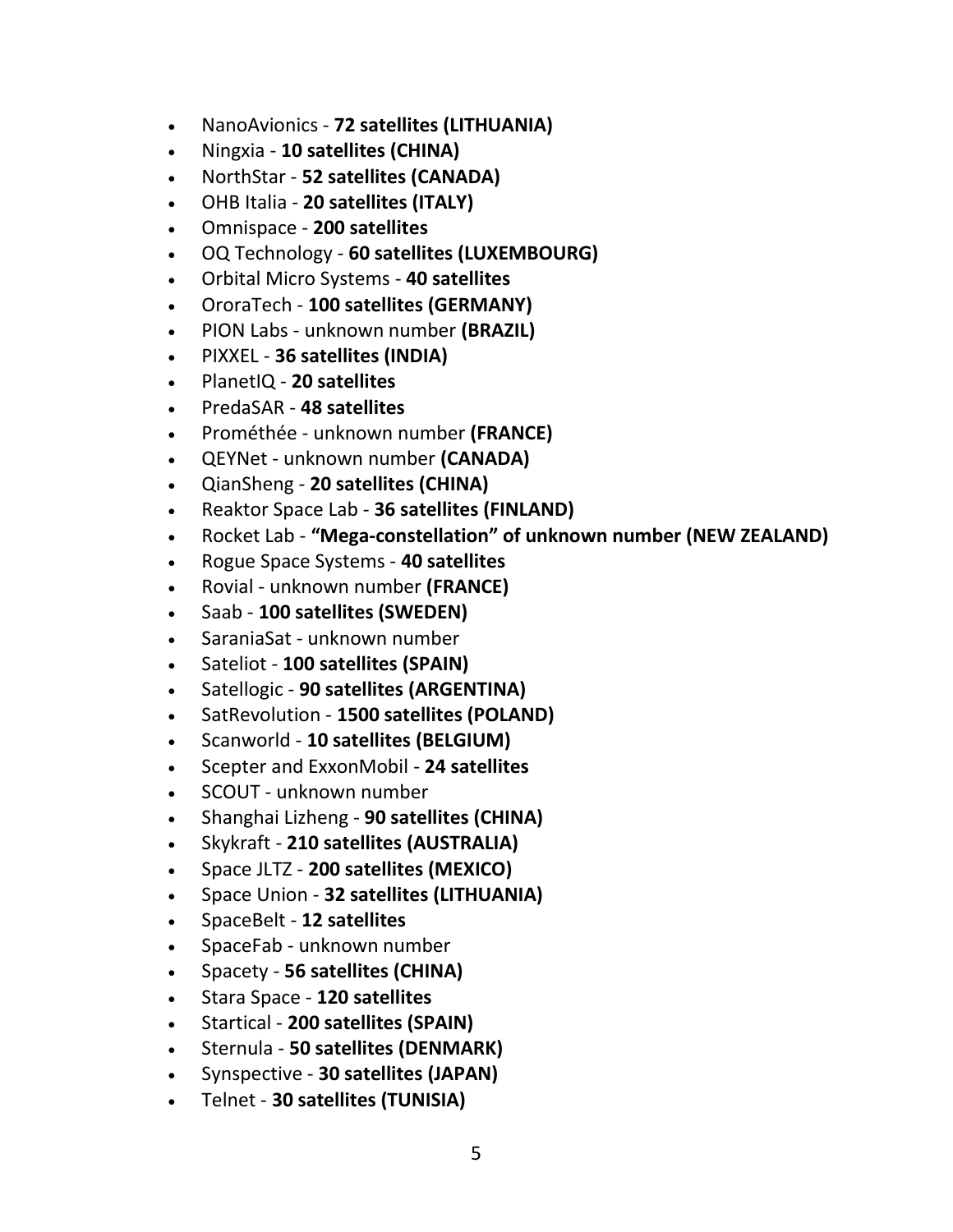- Tomorrow.io **36 satellites**
- Totum Labs **24 satellites**
- Trion Space **288 satellites (LIECHTENSTEIN)**
- Trustpoint unknown number
- Umbra Lab **18 additional satellites**
- UnseenLabs **50 satelites (FRANCE)**
- Vyoma Space unknown number **(GERMANY)**
- WiseSat Space unknown number **(SWITZERLAND)**
- Xona **300 satellites**
- ZeroG Lab **378 satellites (CHINA)**
- Zhuhai Orbita **34 satellites (CHINA)**

Rwanda, which wants to catapult Africa into world leadership in space, filed an application with the International Telecommunication Union (ITU) on September 21, 2021 for 327,320 satellites. Its proposal includes 937 orbital planes, distributed in 27 orbital shells (layers of satellites at different altitudes), with 360 satellites in each plane.

• Rwanda Space Agency - **327,320 satellites (RWANDA)**

### **TOTAL: 441,449 SATELLITES OPERATING, APPROVED AND PROPOSED (+18 constellations whose numbers are not yet known)**

Most of the above list of satellites would orbit at altitudes between about 325 km (200 miles) and 1,100 km (680 miles), except that some of Rwanda's proposed orbits go as low as 280 km (174 miles). The above list does not include applications for satellites in geostationary orbit (GEO), or for LEO constellations of fewer than 5 satellites, or constellations in medium earth orbit (MEO) such as:

- Intelsat (at 8600 km) **216 satellites (LUXEMBOURG)**
- Mangata Networks (at 6,400 km and 12,000 km) **791 satellites**
- O3b (at 8,062 km) **112 satellites (LUXEMBOURG)**

## *BRIGHTENING THE NIGHT SKY*

Scientists have already begun to publish papers analyzing the effect all these satellites will have, not only on astronomy, but on the appearance of the night sky and the visibility of the stars to everyone on earth. An article published online on March 29, 2021 in *Monthly Notices of the Royal Astronomical Society* by scientists in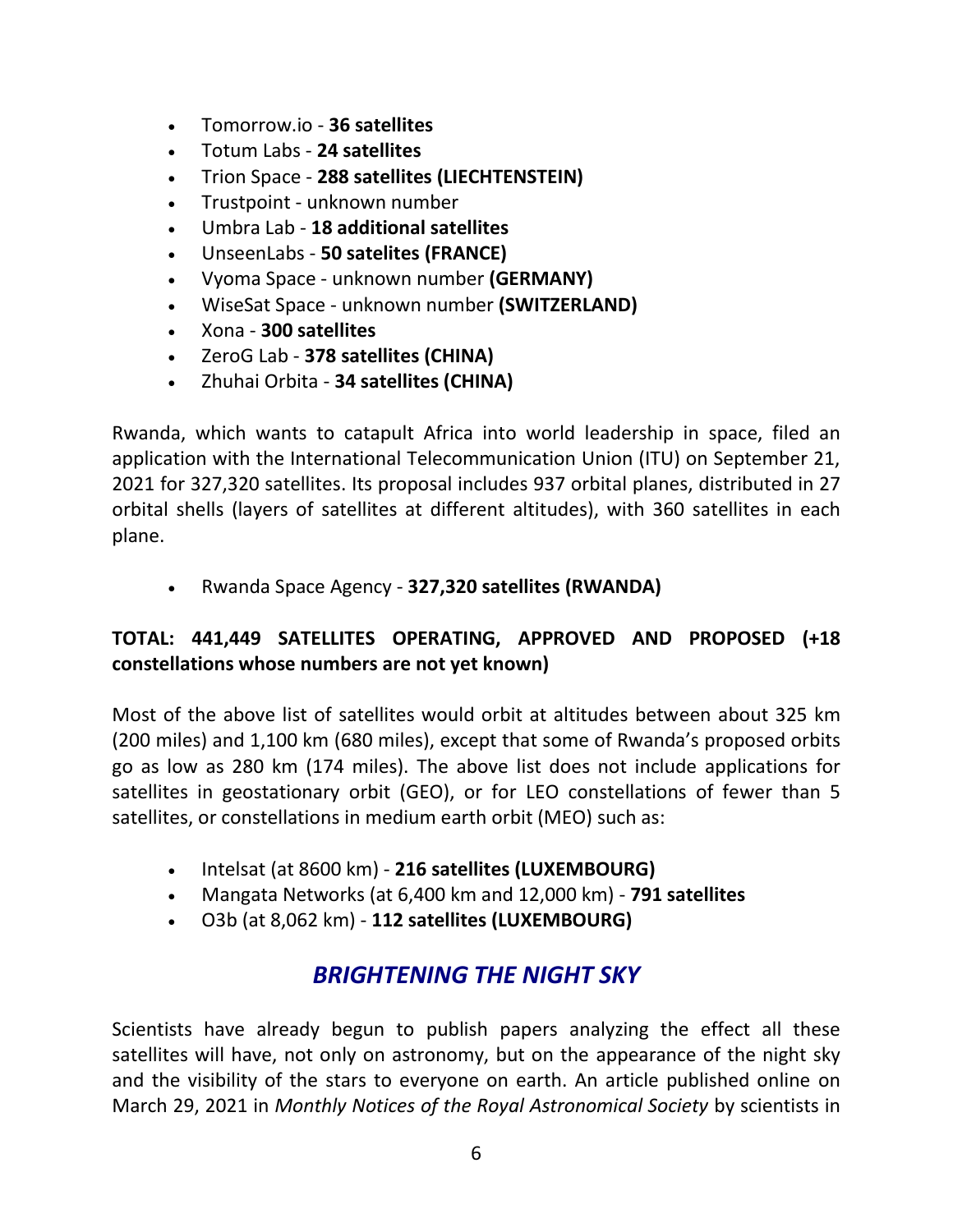Slovakia, Spain and the United States is titled "[The proliferation of space objects is a](https://academic.oup.com/mnrasl/article/504/1/L40/6188393)  [rapidly increasing source of artificial night sky brightness](https://academic.oup.com/mnrasl/article/504/1/L40/6188393)." The scattering of sunlight from all of the objects in space, wrote the authors, is causing a "new skyglow" during the beginning and end of each night that has already brightened the natural night sky by about 10 percent. The authors are concerned that "the additional contribution of the new satellite mega-constellations" would ruin the night sky to a much greater extent.

A group of Canadian astronomers have [an article](https://iopscience.iop.org/article/10.3847/1538-3881/ac341b/pdf) in the January 2022 issue of *The Astronomical Journal*. "Megaconstellations of thousands to tens of thousands of artificial satellites (satcons) are rapidly being developed and launched," they write. "These satcons will have negative consequences for observational astronomy research, and are poised to drastically interfere with naked-eye stargazing worldwide." They analyzed what the effect on astronomy will be if 65,000 new loworbit satellites are launched. At 40 degrees latitude (mid-United States; Mediterranean; mid-China; Japan; Buenos Aires; New Zealand), say these authors, more than 1,000 of these satellites will be sunlit and visible in the sky in the summer even at midnight. At higher latitudes (northern U.S.; Canada; most of Europe; Russia), thousands of these satellites will be visible all night long.

Another paper, titled *[Report on Mega-Constellations to the Government of Canada](https://arxiv.org/pdf/2104.05733)  [and the Canadian Space Agency](https://arxiv.org/pdf/2104.05733)*, was commissioned by the Canadian Astronomical Society and submitted to the Canadian government on March 31, 2021. It is a moving document. These astronomers write:

"In ancient times, humans everywhere in the world had access to completely dark skies. In stark contrast, today 80% of North Americans cannot see the Milky Way from where they live because of light pollution. The lack of darkness that many people now experience due to urban light pollution has been linked to many physical and mental health issues, both in humans and wildlife. But there are still pockets of darkness where urban-dwellers can escape the light pollution and experience skies nearly as dark as those seen by our ancestors. Unfortunately, light pollution from satellites will be a global phenomenon -- there will be nowhere left on Earth to experience skies free from bright satellites in orbit.

"Anyone who has ever spent time in a truly dark place staring up at the stars understands the powerful feeling of connection and insignificance this act inspires. Our lives, our worries, even our entire planet seem so inconsequential on these scales -- a feeling that has shaped literature, art, and culture around the globe.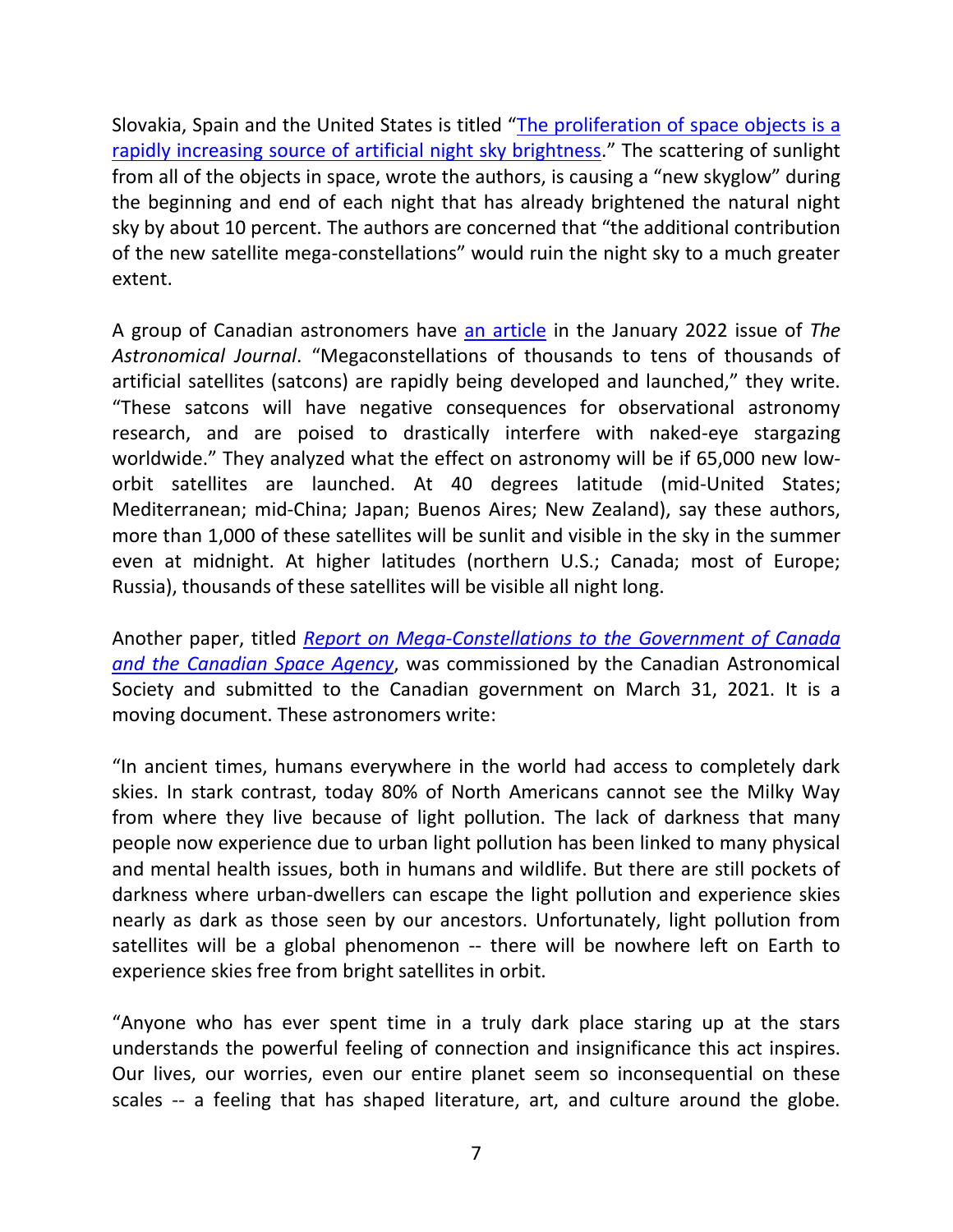Seeing the night sky makes it immediately obvious that we are part of a vast and wondrous universe full of countless stars... Connecting to the sky is part of our humanity, and everyone in the world is in very real danger of losing that...

"With the naked eye, stargazing from a dark-sky location allows you to see about 4,500 stars... Once Starlink approaches 12,000 satellites in orbit, most people in Canada will see more satellites than stars in the sky."

# *THE WORLD'S LARGEST GARBAGE PIT*

And not only do thousands of whole satellites threaten the heavens, but a phenomenal amount of debris orbits the earth as a result of satellites colliding, or exploding, or otherwise being destroyed while in space. During the 64 years that humans have been launching rockets, the protective blankets of the ionosphere and magnetosphere have become the Earth's largest garbage pit.

According to the European Space Agency there are, in orbit around the Earth today, 7,790 intact satellites, of which 4,800 are functioning. Since 1957, there have been more than 630 breakups, explosions, collisions, and other satellite-destroying events. This has resulted in the creation of more than 9,700 tons of space debris. There are, in orbit today:

- **30,430 debris objects presently being tracked**
- **36,500 objects larger than 10 cm in size**
- **1,000,000 objects from 1 cm to 10 cm in size**
- **330,000,000 objects from 1 mm to 1 cm in size**

# *EFFECTS ON OZONE, EARTHQUAKES, AND THUNDERSTORMS*

### *Ozone*

In a 2020 paper titled "[The environmental impact of emissions from space launches:](https://www.sciencedirect.com/science/article/abs/pii/S0959652620302560)  [A comprehensive review](https://www.sciencedirect.com/science/article/abs/pii/S0959652620302560)," Jessica Dallas and her colleagues at the University of New South Wales wrote that "ozone depletion is one of the largest environmental concerns surrounding rocket launches from Earth."

In 2021, there were 146 orbital rocket launches to put 1,800 satellites into space. At that rate, to maintain and continually replace 100,000 low-earth-orbit satellites,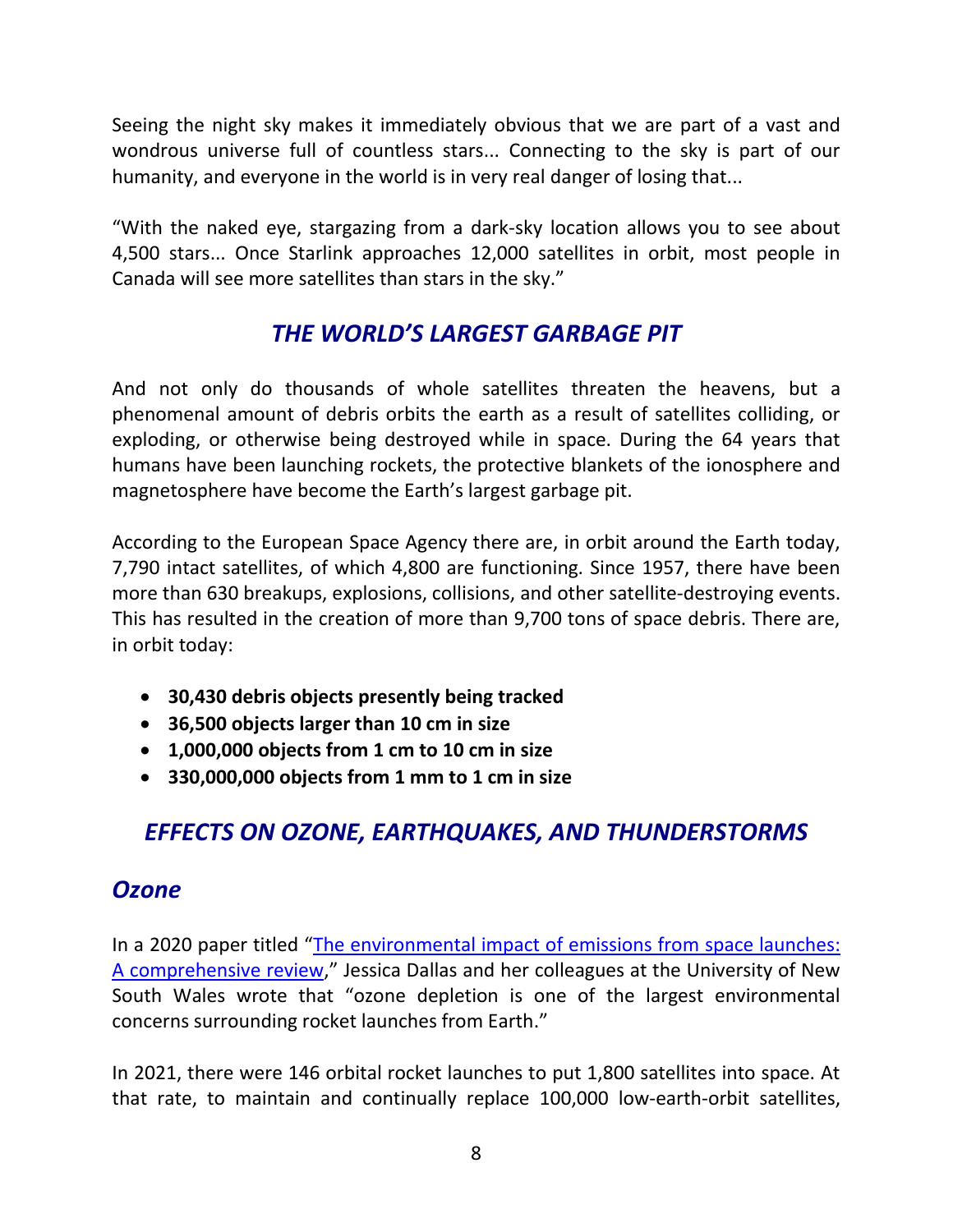which have an average lifespan of five years, would require more than 1,600 rocket launches per year, or more than four every day, forever into the future.

2020 and 2021 witnessed two of the largest Antarctic ozone holes since measurements began in 1979. The 2020 hole was also the longest-lasting on record, and the 2021 hole was only a few days shorter; larger than the continent of Antarctica, it began in late July 2021 and ended on December 28, 2021. Everyone is still blaming chlorofluorocarbons (CFCs), which were banned by the Montreal Protocol in 1978. Nobody is looking at rocket launches, of which there were more in 2020 and 2021 than in any previous year. In addition to the 146 orbital launches in 2021, there were 143 sub-orbital launches of rockets to over 80 kilometers in altitude, for a total of 289 high-altitude launches for the year, or almost one every day.

### *Earthquakes and Thunderstorms*

In 2012, Anatoly Guglielmi and Oleg Zotov [reviewed evidence](https://link.springer.com/article/10.1134%2FS1069351312050035) that the global use of electricity has an effect on both seismic activity and thunderstorms. In particular, global electric power consumption spikes every hour on the hour, and so does the average number of earthquakes in the world. In 2020, a group of Italian scientists supplied additional information: solar activity *also* correlates with earthquakes, and it appears to do so by raising the voltage of the ionosphere. Since this must increase the current flow in the global electric circuit (see chapter 9 of my book, *[The Invisible](https://www.chelseagreen.com/product/the-invisible-rainbow/)  [Rainbow](https://www.chelseagreen.com/product/the-invisible-rainbow/)*), it would increase the electric currents that flow through the earth's crust at all times, which would increase the stress on earthquake faults and increase the frequency of earthquakes. The Italian paper's title is "On the correlation between [solar activity and large earthquakes worldwide](https://www.nature.com/articles/s41598-020-67860-3.pdf)."

Whether 100,000 satellites, although emitting powerful radio waves, would raise the ionospheric voltage, is doubtful. However, the rocket exhaust from every launch emits tons of water vapor, which is more conductive than dry air. The stratosphere is dry and contains very little water, and any water humans put there remains there for years and accumulates. Multiple daily rocket launches, in perpetuity, will fill the stratosphere with water vapor, increase its conductivity, and increase the current flowing in the global electric circuit. The current flowing through the earth's crust will increase, possibly increasing the frequency of earthquakes.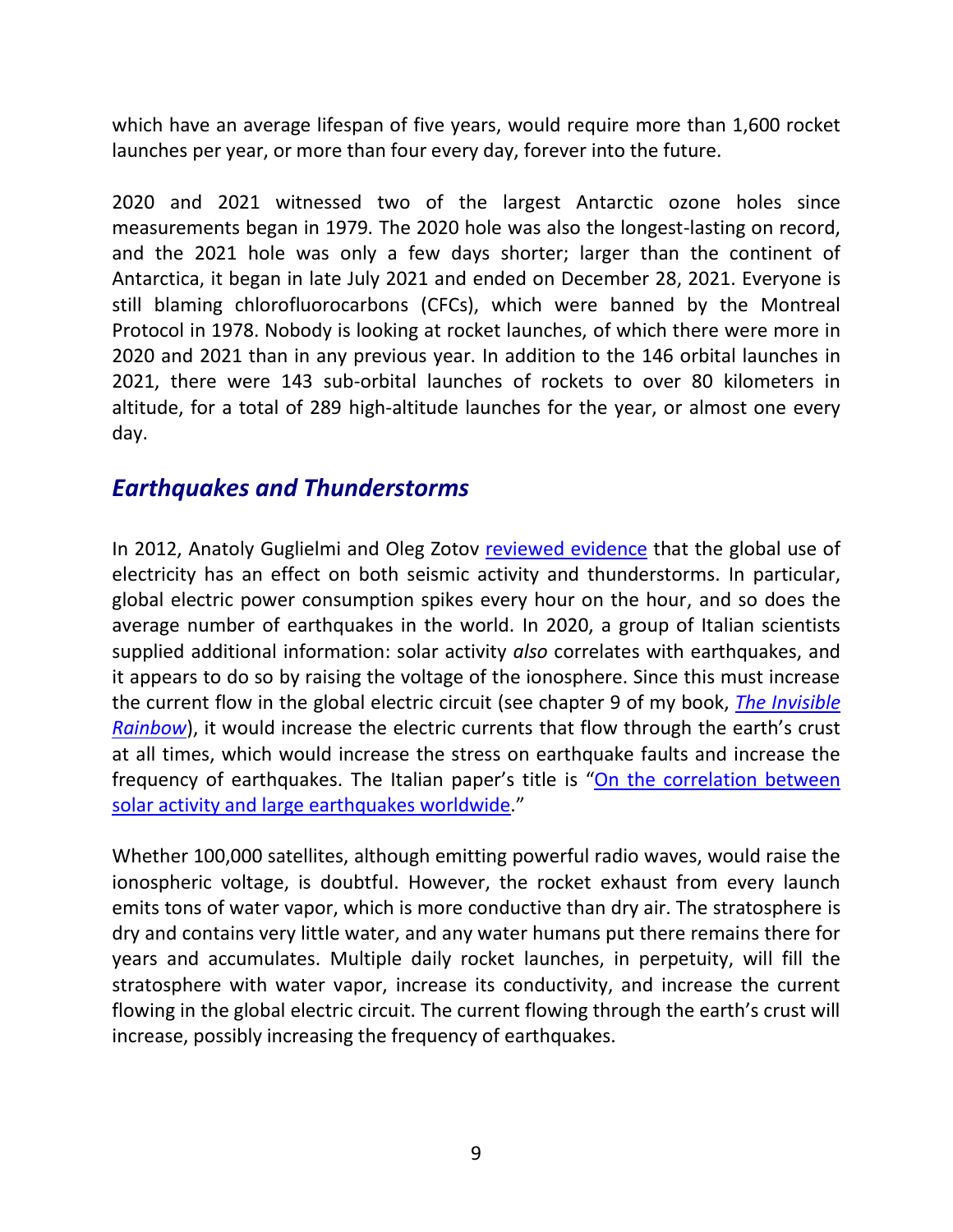I also speculate that this would increase the frequency and power of thunderstorms worldwide. Were it not for thunderstorms, the ionospheric voltage, which averages 300,000 volts, would discharge in about 15 minutes. About 100 lightning strokes per second, somewhere on Earth, continuously recharge it. Increasing the current flow in the global electric circuit would discharge the ionosphere more quickly, and since it is thunderstorms that recharge the Earth's battery, the frequency and violence of thunderstorms would have to increase.

### *ALTERATION OF THE EARTH'S ELECTROMAGNETIC ENVIRONMENT*

What everyone is completely blind to is the effect of all the radiation from satellites on the ionosphere, and consequently on the life force of every living thing. The relationship of electricity to qi and prana has escaped the notice of modern humans. Atmospheric physicists and Chinese physicians have yet to share their knowledge with one another. And at this time, such a sharing is crucial to the survival of life on Earth.

"The pure Yang forms the heaven, and the turbid Yin forms the earth. The Qi of the earth ascends and turns into clouds, while the Qi of the heaven descends and turns into rain." So the *Yellow Emperor's Classic of Internal Medicine* described the global electric circuit 2,400 years ago -- the circuit that is generated by the ionosphere and that flows perpetually between the Yang (positive) heaven and the Yin (negative) earth. The circuit that connects us to earth and sky and that flows through our meridians giving us life and health. A circuit that must not be polluted with frequencies emitted by a hundred thousand satellites, some of whose beams will have an effective power of up to ten million watts. That is sheer insanity, and so far no one is paying attention. No one is even asking whether the satellites have anything to do with the profound and simultaneous decline, planetwide, in the number of insects and birds, and with the pandemic of sleep disorders and fatigue that so many are experiencing. Everyone is so focused on a virus, and on antennas on the ground, that no one is paying attention to the holocaust descending from space.

Arthur Firstenberg

Author, *[The Invisible Rainbow: A History of Electricity and Life](https://www.chelseagreen.com/product/the-invisible-rainbow/)* Administrator, *[International Appeal to Stop 5G on Earth and in Space](https://www.5gspaceappeal.org/)* Caretaker, [ECHOEarth \(End Cellphones Here On Earth\)](https://www.echoearth.org/) P.O. Box 6216 Santa Fe, NM 87502